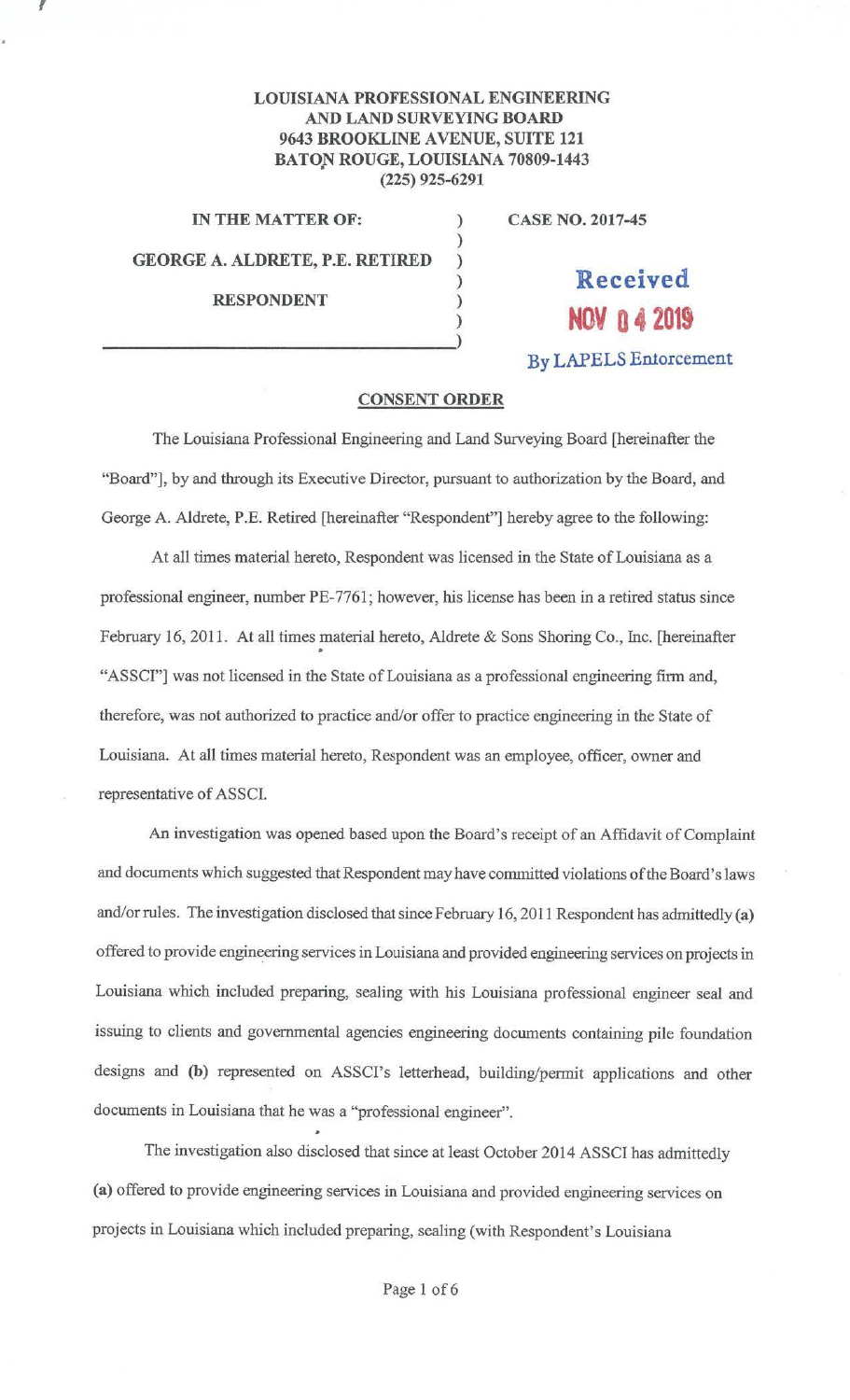professional engineer seal) and issuing to clients and governmental agencies engineering documents containing pile foundation designs, (b) represented on its letterhead, on building/permit applications and on other documents in Louisiana that it could provide "professional engineering" services and/or that Respondent was a "professional engineer" and **(c)**  Respondent provided engineering services for and on behalf of AS SCI in Louisiana in connection with said projects.

•

La. R.S. 37:681 and La. R.S. 37:700(A)(l), (7) and (9), *to wit* LAC Title 46:LXI§230l(B), prohibit the practicing of and/or offering to practice engineering and the use of the words "engineer", "engineering" or any modification or derivative thereof in a person's name or form of business or activity without proper licensure. La. R.S. 37:698(A)(6), *to wit* LAC Title 46:LXI§2103(A), allow a professional engineer in a retired status to represent himself to the public as a "P.E. Retired", but prohibit him from otherwise practicing or offering to practice engineering. La. R.S. 37:698(A)(9) and (16) prohibit licensees from practicing and/or offering to practice engineering with a license in a retired status. La. R.S. 37:698(A)(l2) prohibits licensees from aiding or assisting another person in violating the laws and/or rules of the Board. La. R.S. 37:698(H) permits the Board to take disciplinary action against persons who violate La. R.S. 37:698(A)(6), *to wit* LAC Title 46:LXI§2103(A), and La. R.S. 37:698(A)(9), (12) and (16), upon a finding of guilt following the preferral of charges, notice and hearing and a majority vote of its entire membership authorized to participate in the proceeding. La. R.S. 37:681, La. R.S. 37:698(A)(6), (9), (12) and (16), La. R.S. 37:698(H), La. R.S. 37:700(A)(I), (7) and (9), LAC Title 46:LXI§2103(A) and LAC Title 46:LXI§2301(B) were in effect at all times material hereto.

It is undisputed that **(a)** all times material hereto Respondent was licensed in Louisiana as a professional engineer; however, his license has been in a retired status since February 16, 2011 , **(b)** at all times material hereto ASS CI was not licensed in Louisiana as a professional engineering firm and, therefore, was not authorized to practice and/or offer to practice engineering in Louisiana, (c) at all times material hereto Respondent was an employee, officer, owner and representative of ASSCI, (d) since February 16, 2011 Respondent has admittedly practiced and offered to practice engineering and represented that he was a "professional engineer" in Louisiana, **(e)** since at least October 2014 ASSCI has admittedly practiced and offered to practice engineering and used the words "engineer" and "engineering" in describing its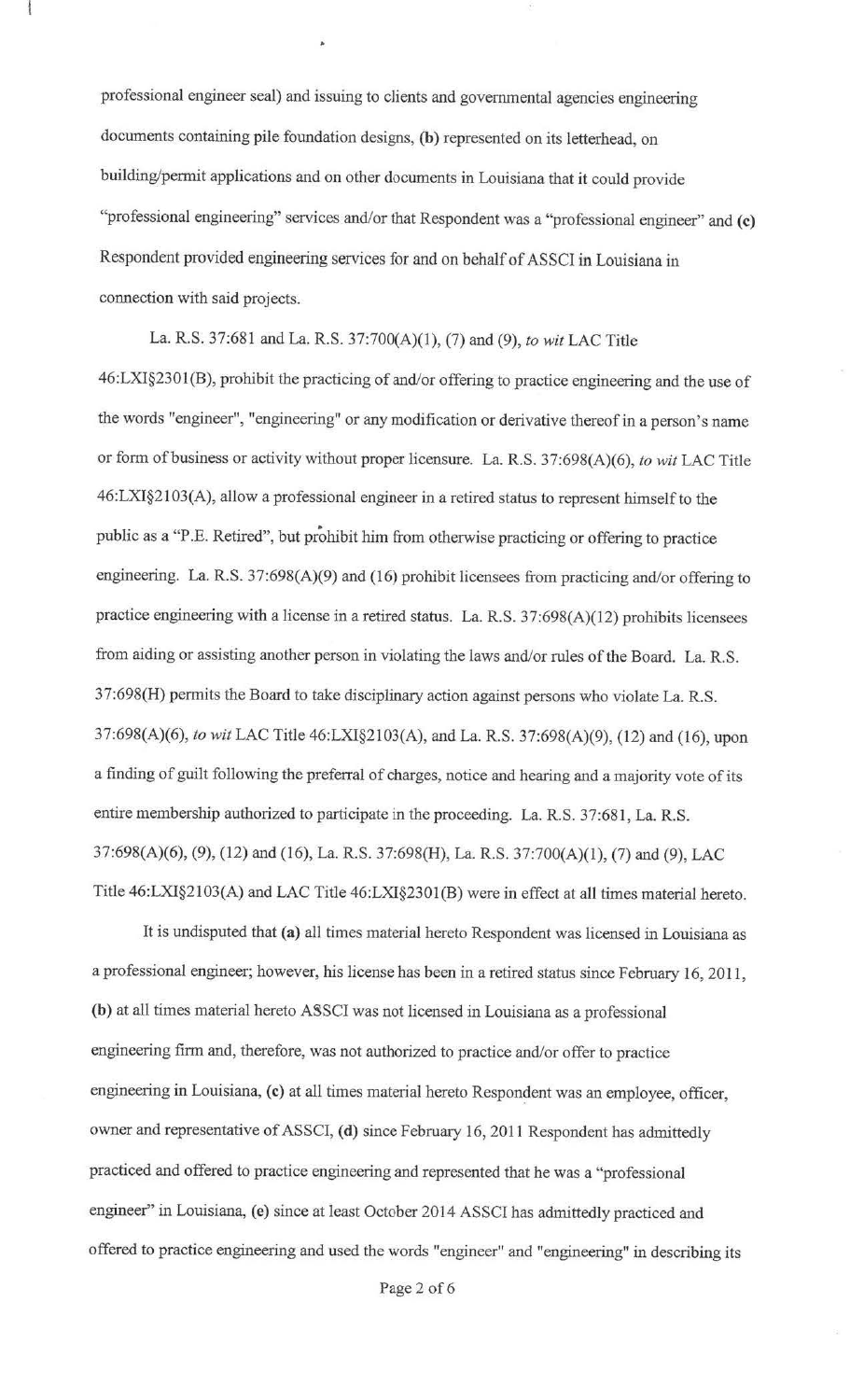services and in connection with Respondent's name in Louisiana, (f) Respondent provided engineering services for and on behalf of ASSCI in Louisiana in connection therewith and (g) Respondent aided or assisted ASS CI in violating the laws and/or rules of the Board.

I

By letter dated October 22, 2019, the Board gave notice to Respondent that it was considering the preferral of charges against Respondent on the grounds that Respondent may have violated **(a)** La. R.S. 37:698(A)(6), (9) and (16), *to wit* LAC Title 46:LXI§2103(A), relative to practicing and/or offering to practice engineering and referring to oneself as a "professional engineer" with a license in a retired status; and (b) La. R.S. 37:698(A)(12), relative to aiding or assisting another person in violating the laws and/or rules of the Board.

Wishing to dispense with the need for further disciplinary action and to conclude the instant proceeding without further delay and expense, for the purpose of this proceeding only, Respondent and the Board do hereby enter into this Consent Order, in which Respondent of his own free will consents to the issuance of a Consent Order by the Board, wherein Respondent agrees to **(a)** pay a fine of Two Thousand and No/100 (\$2,000.00) Dollars, **(b)** pay administrative costs of One Thousand Six Hundred Forty-One and 16/100 (\$1,641.16) Dollars, **(c)** pay past unpaid renewal fees of Two Hundred Forty and No/100 (\$240.00) Dollars, **(d)** successfully complete the Board's online Louisiana Laws and Rules Quiz, **(e)** successfully complete the Board's online Louisiana Professionalism and Ethics Quiz, **(f)** immediately cease and desist practicing and/or offering to practice engineering and using the words "engineer", "engineering" or any modification or derivative thereof in connection with his name or in describing or promoting his business, activities or services in Louisiana (except to state that he is a "P.E. Retired") until such time as his retired Louisiana professional engineer license is reactivated by the Board, (g) ensure that ASSCI immediately ceases and desists practicing and/or offering to practice engineering and using the words "engineer", "engineering" or any modification or derivative thereof in connection with its name or in describing or promoting its business, activities or services in Louisiana until such time as it is duly licensed by the Board and **(h)** the publication of this Consent Order on the Board's website and a summary of this matter in the Board's official journal, the *Louisiana Engineer and Surveyor Journal,* and the reporting of this . matter to the National Council of Examiners for Engineering and Surveying (NCEES), identifying Respondent by name.

Page 3 of 6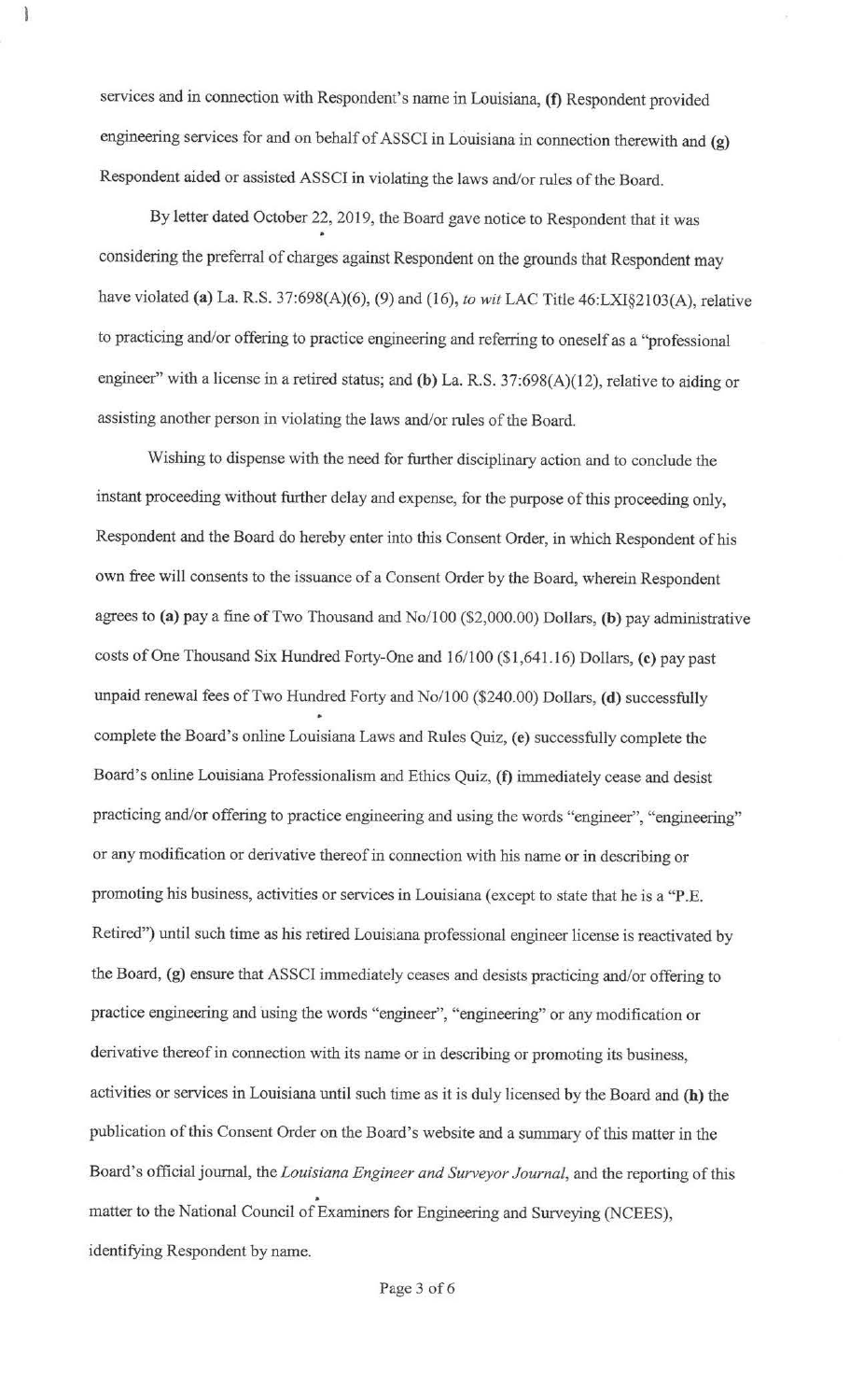Respondent admits that his conduct as set forth above constitutes violations of the above referenced laws and/or rules as stated herein. Respondent acknowledges awareness of said laws and/or rules and states that he will comply with all applicable laws and rules henceforth. Respondent has been advised of his right to an informal conference, to be represented by counsel before the Board and/or to appear at any hearing personally or by counsel and present witnesses and evidence in his own behalf, he hereby waives this right and his right to appeal, and he states affirmatively that he has been afforded all administrative remedies due him under the law. Respondent further acknowledges awareness of the fact that the signed original of this Consent Order will remain in the custody of the Board as a public record and will be made available for public inspection and copying upon request.

}

Therefore, in consideration of the foregoing and by signing this Consent Order, Respondent does hereby waive his right to an informal conference, to a hearing before the Board, to the presenting of evidence and witnesses on his behalf, to Findings of Fact and Conclusions of Law in this case, and to judicial review of this Consent Order.

Respondent hereby represents that (a) he fully understands the meaning and intent of this Consent Order, including but not limited to its final and binding effect, (b) he has voluntarily entered into this Consent Order and that no other promise or agreement of any kind has been made to or with it by any person whatsoever to cause the execution of this instrument and (c) the sanctions set forth in this Consent Order do not prevent the Board from taking further disciplinary or enforcement action against Respondent on matters not specifically addressed in this Consent Order.

WHEREFORE, the Louisiana Professional Engineering and Land Surveying Board and Respondent agree that:

1. Respondent shall pay a fine of Two Thousand and No/100 (\$2,000.00) Dollars, which shall be tendered to the Board by certified check payable to the Board, due upon the signing of this Consent Order; and

2. Respondent shall pay administrative costs of One Thousand Six Hundred Forty-One and 16/100 (\$1,641.16) Dollars, which shall be tendered to the Board by certified check payable to the Board, due upon the signing of this Consent Order; and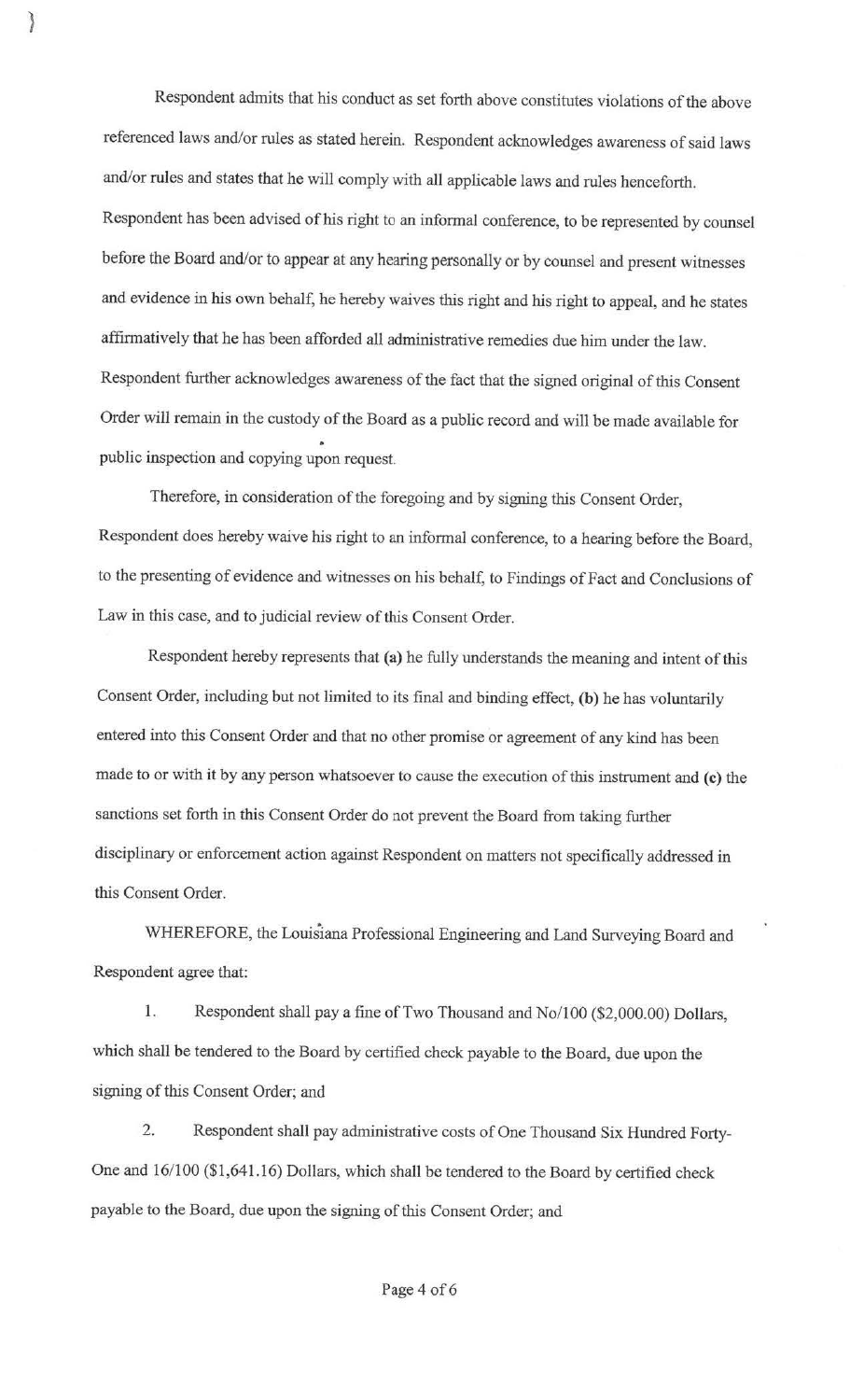3. Respondent shall pay past unpaid renewal fees of Two Hundred Forty and No/100 (\$240.00) Dollars, which shall be tendered to the Board by certified check payable to the Board, due upon the signing of this Consent Order; and

1

4. Respondent shall successfully complete the Board's online Louisiana Laws and Rules Quiz with a score of 90% or higher and return it to the Board within sixty (60) days of the effective date of this Consent Order; and

5. Respondent shall successfully complete the Board's online Louisiana Professionalism and Ethics Quiz with a score of 90% or higher and return it to the Board within sixty (60) days of the effective date of this Consent Order; and

6. Respondent shall immediately cease and desist practicing and/or offering to practice engineering and using the words "engineer", "engineering" or any modification or derivative thereof in connection with his name or in describing or promoting his business, activities or services in Louisiana (except to state that he is a "P.E. Retired'') until such time as his retired Louisiana professional engineer license is reactivated by the Board; and

7. Respondent shall ensure that ASSCI immediately ceases and desists practicing and/or offering to practice engineering and using the words "engineer", "engineering" or any modification or derivative thereof in connection with its name or in describing or promoting its business, activities or services in Louisiana until such time as it is duly licensed by the Board; and

8. This Consent Order shall be published on the Board's website and a summary of this matter shall be printed in the official journal of the Board, the *Louisiana Engineer and Surveyor Journal,* and reported to the National Council of Examiners for Engineering and Surveying (NCEES), identifying Respondent by name; and

9. This Consent Order shall not become effective unless and until it is accepted and signed by and on behalf of the Board. Should the Board not accept and sign this Consent Order, it is agreed that presentation of this matter to the Board shall not prejudice the Board or any of its members, staff, attorneys or representatives from further participation, consideration, or resolution of any further proceedings herein.